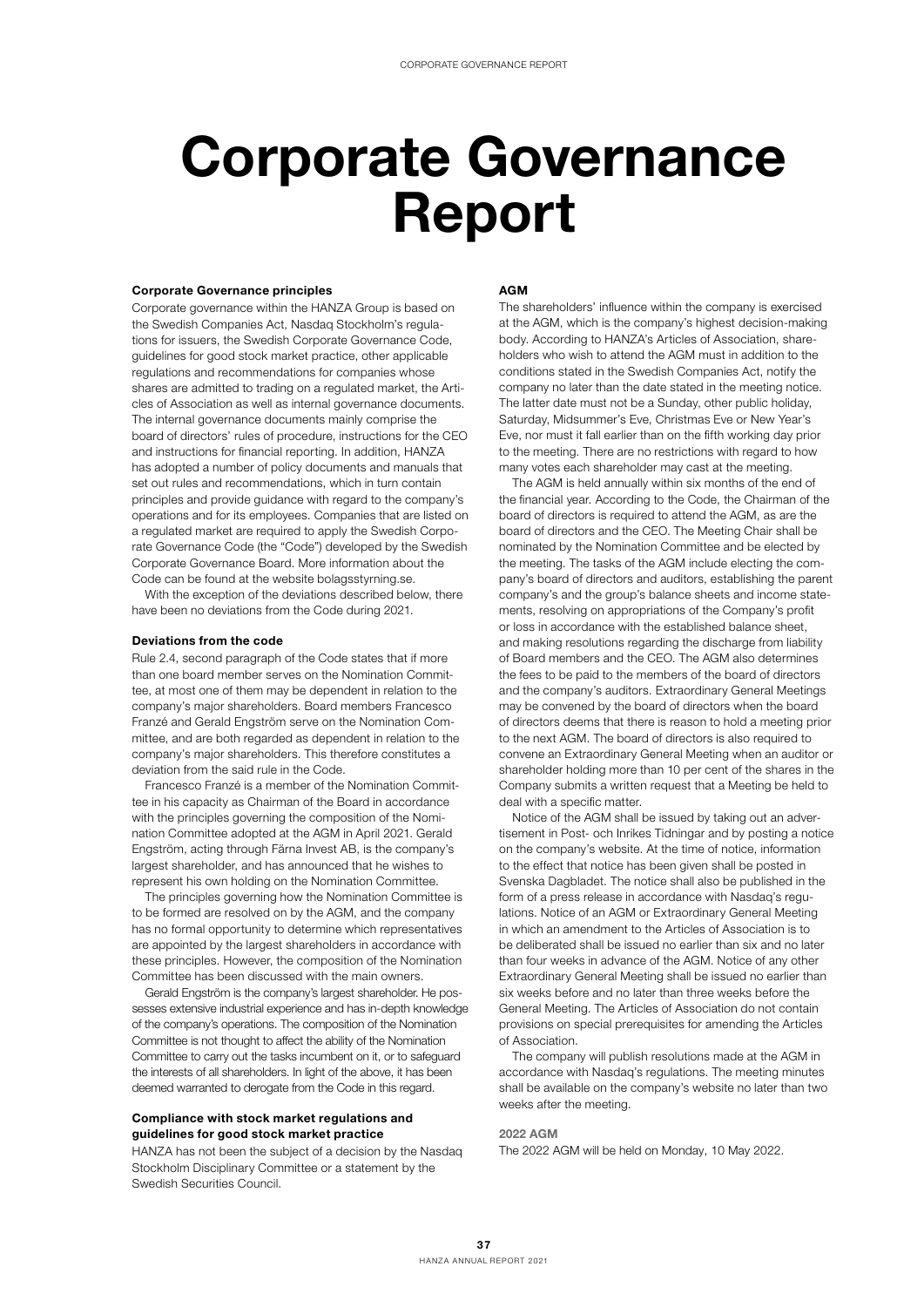## Authorizations

At the AGM on 26 April 2021, in accordance with the Board of Directors' proposal, it was resolved to authorize the board of directors, on one or more occasions during the period up to the 2022 AGM, to resolve to increase the company's share capital by a maximum of SEK 350,000 (corresponding to 3,500,000 shares) through the issue of shares, warrants and/ or convertible bonds. The authorization allows the board of directors to resolve to issue shares, warrants and/or convertible bonds derogating from the shareholders' preferential rights and/or with a provision regarding vesting, set-off or other terms in accordance with the Swedish Companies Act. The authorization was equivalent to approximately 9.8 per cent of the share capital at the time of issue. At the time of submitting this report, the The board of directors have not exercised this authorization.

#### Nomination committee

According to the Code, listed companies must have a Nomination Committee whose mandate shall include preparing and establishing proposals for the election of Board members, the Chairman of the Board, the meeting chair and auditors. The Nomination Committee is also required to propose fees to Board members and auditors. The Nomination Committee shall consist of at least three members.

At the AGM on 26 April 2021, it was resolved to adopt an instruction and rules of procedure for the company's Nomination Committee according to which the Nomination Committee is required to consist of four members, including the Chairman of the board of directors. The Nomination Committee is appointed by the Chairman of the board of directors at the behest of the meeting; it contacts the three largest shareholders by voting rights according to Euroclear's printout of the shareholder register as of the last banking day of August, and invites them to appoint one representative each, who, together with the Chairman of the board of directors, constitute the Nomination Committee until a new Nomination Committee has been appointed in accordance with the mandate from the next AGM. In the event that any of the three largest shareholders do not wish to appoint a member of the Nomination Committee, the fourth largest shareholder shall be asked, and so on, until the Nomination Committee comprises four members (including the Chairman of the Board). The term of office for the nominated Nomination Committee shall run until such time as a new Nomination Committee is appointed. If a member should leave the Nomination Committee before its work is complete and if the Nomination Committee considers that there is a need to replace this member, the Nomination Committee shall appoint a new member according to the principles set out above, yet based on Euroclear's printout of the shareholder register, as soon as possible after the member has left the Nomination Committee. No fees shall be paid to the members for their work on the Nomination Committee.

The Nomination Committee shall submit proposals for resolutions on the following issues for the 2022 AGM:

- Election of the meeting chair
- Determination of the number of Board members
- Determination of fees and other remuneration paid to the board of directors and its committees, with a breakdown as between the Chairman and other members
- **Determination of fees to auditors**
- Election of Board members and the Chairman of the board of directors and Vice Chairman of the board of directors
- **Election of auditors, and**
- **Proposed principles for the composition and work of the** Nomination Committee in advance of the 2022 AGM.

HANZA's Nomination Committee in advance of the 2022 AGM has consisted of the following persons.

|                                                            | Appointed<br>by                | Independent<br>of the com-<br>pany and its<br>management | Independent<br>of the compa-<br>ny's largest<br>shareholder<br>in terms of<br>votes |
|------------------------------------------------------------|--------------------------------|----------------------------------------------------------|-------------------------------------------------------------------------------------|
| Per Holmberg                                               | Ritter<br>Beteiligungs<br>GmbH | Yes                                                      | <b>Yes</b>                                                                          |
| Gerald Engström                                            | Own<br>holding                 | Yes                                                      | N <sub>o</sub>                                                                      |
| Massimo Franzé                                             | Own<br>holding                 | Yes                                                      | Yes                                                                                 |
| Francesco Franzé,<br>Chairman of the<br>board of directors |                                | Yes                                                      | Nο                                                                                  |

## Board of directors

The board of directors bears the ultimate responsibility for HANZA's organization and for managing the company's operations. The CEO manages the day-to-day operations based on guidelines and instructions issued by the board of directors. The CEO regularly informs the board of directors of events that are of importance to the group. These include, among other things, the performance of the business as well as the group's earnings, financial position and liquidity. The board of directors has decided to establish an Audit Committee and a Remuneration Committee. See below for a more detailed description.

According to HANZA's Articles of Association, the board of directors is required to consist of a minimum of four and a maximum of ten members without deputies. Members are normally elected annually at the AGM to serve for the period until the end of the next AGM, but additional Board members can be elected during the year by convening an Extraordinary General Meeting. The Articles of Association do not contain any provisions relating to the appointment and dismissal of Board members.

At the 2021 AGM, Francesco Franzé, Gerald Engström, Håkan Halén, Helene Richmond and Sofia Axelsson were elected to serve as ordinary Board members of the company. Francesco Franzé was elected Chairman of the board of directors and Gerald Engström was elected Vice Chairman.

For a more detailed presentation of the board of directors and CEO, including information about holding of shares and other securities in the company and significant positions outside the company, see page 91.

According to the Code, the board of directors' size and composition must be such that the board of directors' ability to manage the company's affairs with integrity and efficiency is assured. A majority of the members of the board of directors must be independent in relation to the company and its management team. At least two of the members who are independent in relation to the company and its management team must also be independent in relation to the company's major shareholders. In addition, at most one Board member may serve on the company's management or in the management of the company's subsidiaries. The company assesses that the composition of the board of directors meets the requirements of the Code. Below is an account of the company's assessment of the independence of the Board members in relation to the company and its management as well as major shareholders.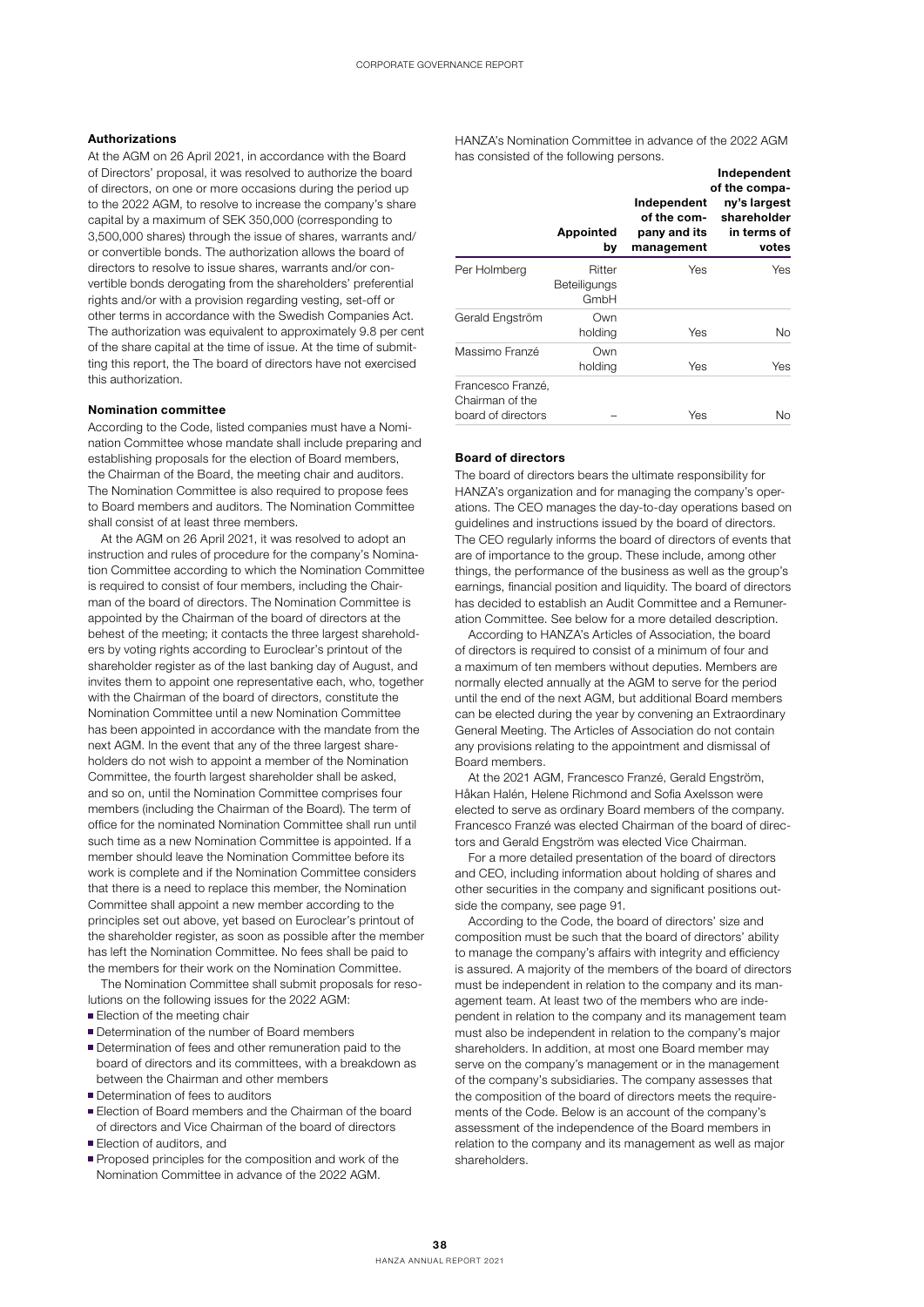| <b>Member</b>    | Independent of<br>the company and<br>its management | Independent of the<br>company's largest<br>shareholder in<br>terms of votes |
|------------------|-----------------------------------------------------|-----------------------------------------------------------------------------|
| Francesco Franzé | Yes                                                 | N <sub>o</sub>                                                              |
| Gerald Engström  | Yes                                                 | <b>No</b>                                                                   |
| Håkan Halén      | Yes                                                 | Yes                                                                         |
| Helene Richmond  | Yes                                                 | Yes                                                                         |
| Sofia Axelsson   | Yes                                                 | Yes                                                                         |

## Diversity policy

The Nomination Committee applies rule 4.1 of the Code as a diversity policy in its preparation of proposals for the board of directors. The Nomination Committee has taken into account the need for a well-functioning board composition with regard to diversity and breadth, for instance in terms of gender, nationality, age and industry experience. The board of directors currently consists of three men and two women.

## The board of directors' working methods

The board of directors adheres to written rules of procedure that are reviewed annually and established at the inaugural board of directors meeting held in conjunction with the AGM. In accordance with the board of directors' rules of procedure, the board of directors is responsible for the Company's organization and the management of its affairs, and is required to continuously assess the company's and the Group's financial situation, and to continuously keep abreast of earnings performance, larger account holdings, financing conditions, liquidity and specific risks in the company. According to the rules of procedure, the board of directors is also responsible for establishing and following up on the company s strategy as well as its short-term and long-term business objectives.

The board of directors is also responsible for ensuring that the company's financial reporting and other disclosures to the stock market are characterized by openness and that they are accurate, relevant and reliable. The board of directors is also responsible for ensuring that the company has formalized procedures and processes in place to ensure good internal control and compliance. The board of directors is required to perform its duties in accordance with applicable legislation and other regulations applicable to the company.

The board of directors is responsible for appointing and, if necessary, dismissing the CEO. The board of directors is required to ensure that the CEO fulfills his duties in accordance with the board of directors' instructions, and to annually assess the CEO's work performance based on the short-term and long-term goals set by the board of directors.

In addition to the inaugural meeting, the board of directors is normally required to meet four to eight times a year; the meetings are scheduled based on the annual planning of the work to be done by the board of directors. To these, have in 2021 meetings in connection with quarterly reports and investments, been added. In accordance with what has been laid down in the board of directors' rules of procedure, the board of directors evaluates its own work on an ongoing basis by holding open discussions within the board of directors and by conducting an annual board of directors evaluation. The outcome of the annual evaluation is submitted to the Nomination Committee.

## The Audit Committee

The board of directors has set up an Audit Committee whose task is to prepare and consider matters relating to financial reporting, internal control and risk management and, if necessary, to participate in the contacts with the company's auditor in connection with the audit of the annual report and the auditors' ongoing review of the company during the financial year. The Audit Committee is also required to assist the Nomination Committee in connection with the auditor's election. The Audit Committee is a deliberating body and has no independent decision-making authority except insofar as the board of directors has explicitly authorized the Audit Committee to make decisions on a specific matter. The Audit Committee comprises Håkan Halén (Chairman), Francesco Franzé and Sofia Axelsson (Members). The main tasks of the Audit Committee are:

- to monitor and quality-assure the company's financial reporting;
- to continuously meet with the company's auditor for information and considerations relating to the focus, scope and content of the audit assignment and of the annual report and consolidated accounts, and to hold discussions regarding coordination between external and internal audit and the perception of the company's risks;
- to review and monitor the auditor's impartiality and independence, and to establish guidelines for the authorized procurement of other services rendered by the company's auditor;
- to evaluate the audit performance and to inform the Nomination Committee of the results;
- to assist the Nomination Committee in procuring the audit, preparing the election and remuneration of the auditor, and to make a recommendation to the Nomination Committee on these matters;
- to monitor the effectiveness, with regard to financial reporting, of the company's internal control, internal audit and risk management;
- dealing with any disagreements between the management team and the auditor;
- deliberations concerning the application of current accounting principles and the introduction of future accounting principles, as well as other requirements concerning accounting as stipulated by law, generally accepted accounting principles, current listing contracts or other applicable regulations.

## Remuneration Committee

The board of directors has established a Remuneration Committee whose task is to prepare and consider issues relating to remuneration and other terms of employment for the management team, evaluation of variable remuneration programs for the management team and follow-up and evaluation of the application of the guidelines governing remuneration to senior executives as resolved on by the AGM.

The Remuneration Committee is a deliberating body and has no independent decision-making authority except insofar as the board of directors has explicitly authorized the Remuneration Committee to make decisions on a specific matter. The Remuneration Committee consists of Francesco Franzé (Chairman) and Gerald Engström (Member). The Remuneration Committee's tasks shall primarily be to prepare and monitor issues relating to:

- decisions on matters regarding remuneration principles, remunerations and other terms of employment for the management team;
- monitoring and evaluation of ongoing programs for variable remuneration for the management team and those ended during the year;